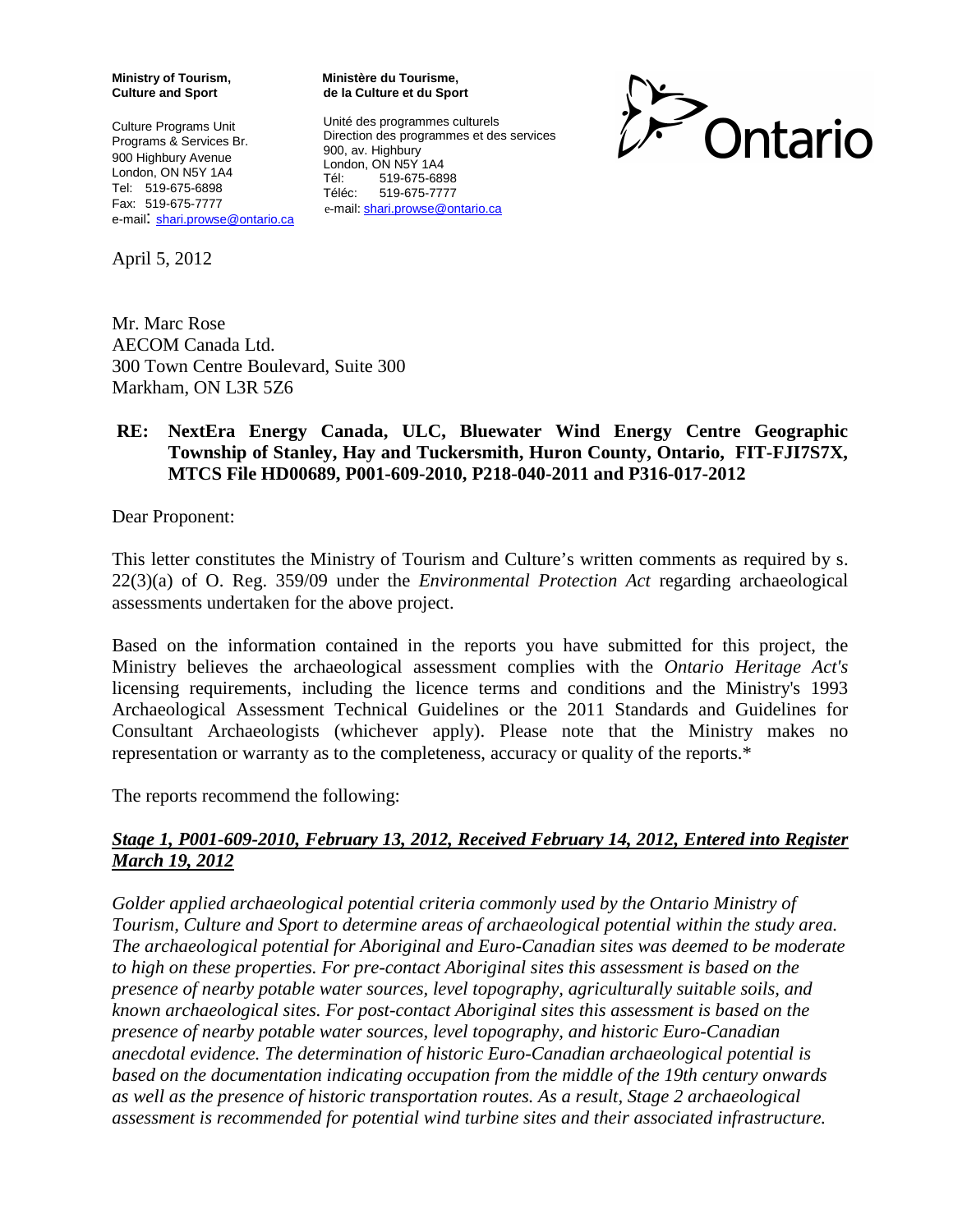## *Stage 2, P218-040-2011 and P319-017-2012, February 13, 2012, Revised March 23, 2012, Received March 26, 2012, Entered into Register April 5, 2012*

*The Stage 2 assessment of the Bluewater Wind Energy Project resulted in the identification of 25 archaeological sites, including seven historic Euro-Canadian and 18 pre-contact Aboriginal. Recommendations for each location are found below.*

## *Location 1*

*The Stage 2 assessment of Location 1 resulted in the recovery of an isolated pre-contact Aboriginal biface.*

*Despite the intensification of survey intervals no additional artifacts were recovered. Given that the cultural heritage value or interest of the site has been sufficiently documented, no further archaeological assessment is recommended for Location 1.*

## *Location 2*

*The Stage 2 assessment of Location 2 resulted in the recovery of an isolated pre-contact piece of chipping detritus. Despite the intensification of survey intervals no additional artifacts were recovered. Given that the cultural heritage value or interest of the site has been sufficiently documented, no further archaeological assessment is recommended for Location 2.*

### *Location 3*

*The Stage 2 assessment of Location 3 resulted in the recovery of an isolated pre-contact piece of chipping detritus. Despite the intensification of survey intervals no additional artifacts were recovered. Given that the cultural heritage value or interest of the site has been sufficiently documented, no further archaeological assessment is recommended for Location 3.*

### *Location 4 (AjHj-5)*

*The Stage 2 assessment of Location 4 (AjHj-5) resulted in the recovery of an isolated pre-contact Aboriginal projectile point. Despite the intensification of survey intervals no additional artifacts were recovered. Given that the cultural heritage value or interest of the site has been sufficiently documented, no further archaeological assessment is recommended for Location 4.*

# *Location 5*

*The Stage 2 assessment of Location 5 resulted in the recovery of an isolated pre-contact Aboriginal biface. Despite the intensification of survey intervals no additional artifacts were recovered. Given that the cultural heritage value or interest of the site has been sufficiently documented, no further archaeological assessment is recommended for Location 5.*

### *Location 6 (AjHj-12)*

*The Stage 2 assessment of Location 6 (AjHj-12) resulted in the recovery of an isolated pre-contact Aboriginal projectile point. Despite the intensification of survey intervals no additional artifacts were recovered. Given that the cultural heritage value or interest of the site has been sufficiently documented, no further archaeological assessment is recommended for Location 6.*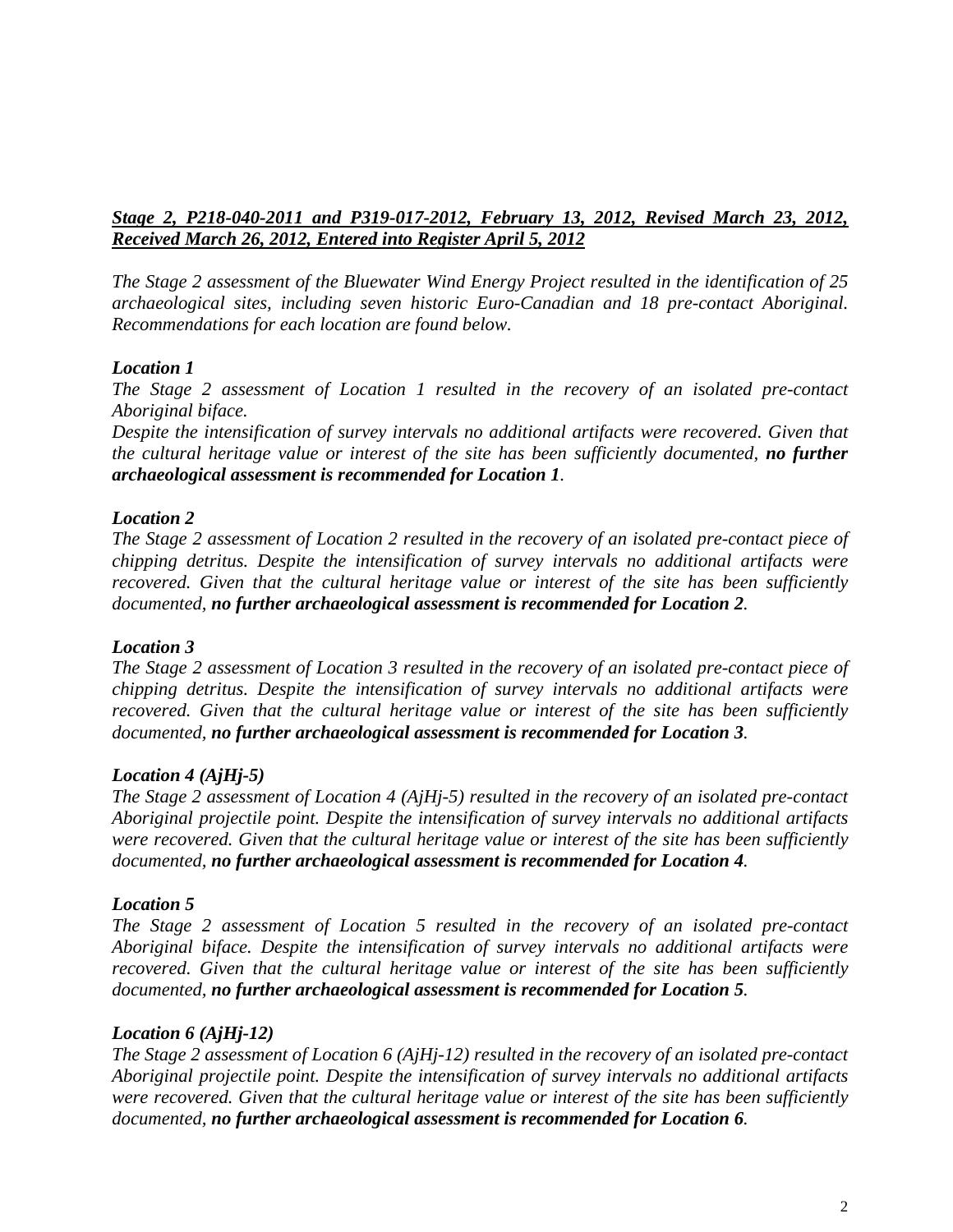### *Location 7*

*The Stage 2 assessment of Location 7 resulted in the recovery of an isolated pre-contact Aboriginal wedge. Despite the intensification of survey intervals no additional artifacts were recovered. Given that the cultural heritage value or interest of the site has been sufficiently documented, no further archaeological assessment is recommended for Location 7.*

### *Location 8 (AjHj-13)*

*The Stage 2 assessment of Location 8 (AjHj-13) resulted in the recovery of an isolated pre-contact Aboriginal projectile point. Despite the intensification of survey intervals no additional artifacts were recovered. Given that the cultural heritage value or interest of the site has been sufficiently documented, no further archaeological assessment is recommended for Location 8.*

## *Location 9*

*The Stage 2 assessment of Location 9 resulted in the recovery of an isolated pre-contact Aboriginal scraper. Despite the intensification of survey intervals no additional artifacts were recovered. Given that the cultural heritage value or interest of the site has been sufficiently documented, no further archaeological assessment is recommended for Location 9.*

## *Location 10*

*The Stage 2 assessment of Location 10 resulted in the recovery of primarily late 19th century and early 20th century historic Euro-Canadian artifacts. Given that the cultural heritage value or interest of the site has been sufficiently documented, no further archaeological assessment is recommended for Location 10.*

### *Location 11*

*The Stage 2 assessment of Location 11 resulted in the recovery of two pre-contact Aboriginal artifacts, pieces of chipping detritus. Despite the intensification of survey intervals no additional artifacts were recovered. Given that the cultural heritage value or interest of the site has been sufficiently documented, no further archaeological assessment is recommended for Location 11.*

### *Location 12*

*The Stage 2 assessment of Location 12 resulted in the recovery of an isolated pre-contact Aboriginal biface. Despite the intensification of survey intervals no additional artifacts were recovered. Given that the cultural heritage value or interest of the site has been sufficiently documented, no further archaeological assessment is recommended for Location 12.*

# *Location 13 (AiHj-6)*

*The Stage 2 assessment of Location 13 (AiHj-6) resulted in the recovery of mid-to-late 19th century Euro-Canadian historic artifacts. Ironstone ceramics clearly dominate the recovered artifacts, making up 55.81% of the entire artifact assemblage. However given that a significant number of mid-19th century whiteware artifacts were also recovered it is recommended that Location 5 be subject to a Stage 3 assessment prior to any ground disturbance activities to further test the nature and density of the site. The Stage 3 assessment should employ both the controlled surface pick-up and hand excavated test unit methodology as outlined in Table 3.1 of the Ministry of Tourism, Culture and Sport's Standards and Guidelines for Consultant Archaeologists (Government of Ontario 2011). Prior to conducting the field work the area should*  be re-ploughed and allowed to weather for the controlled surface pick-up. The test unit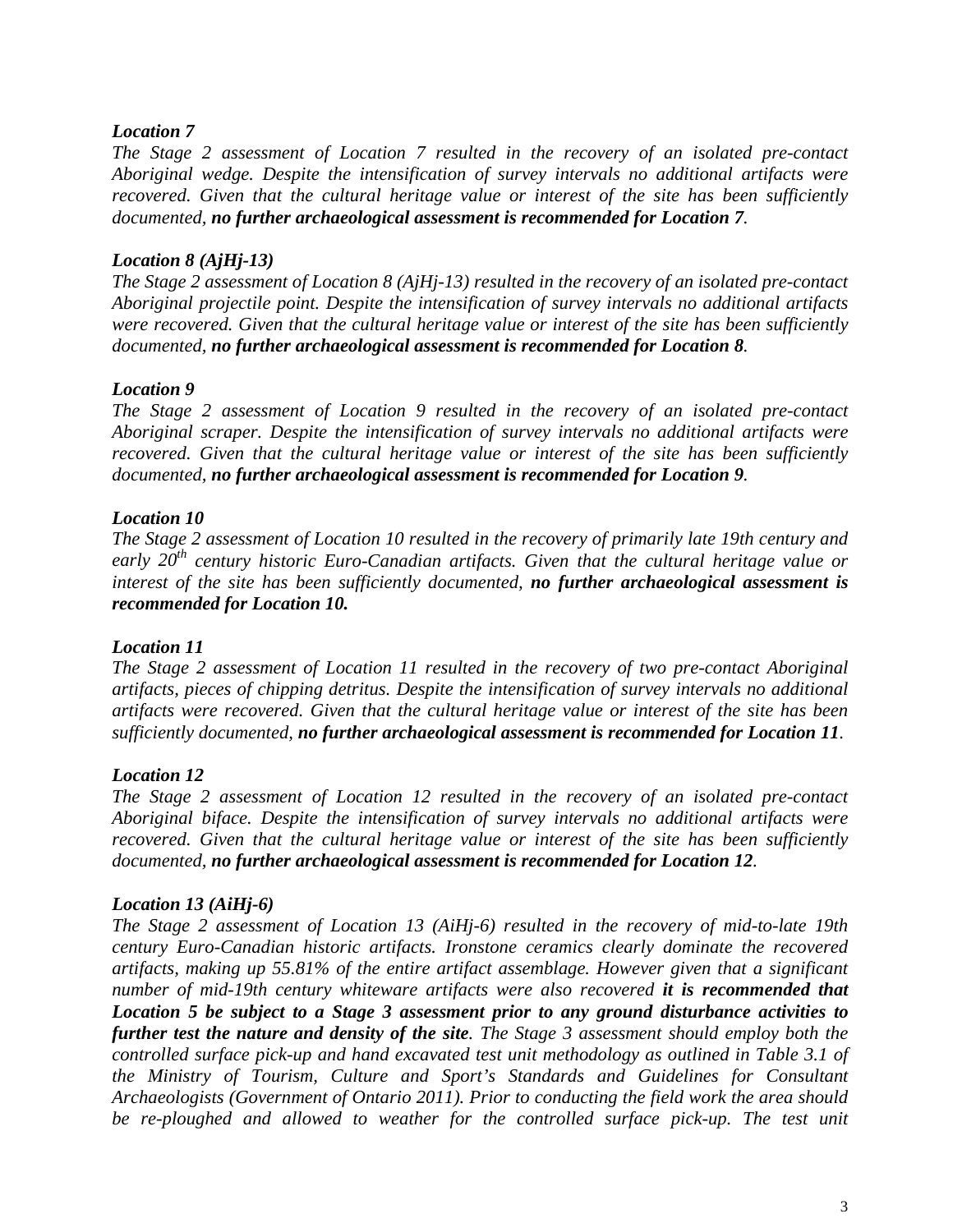*excavation should consist of one metre by one metre square test units laid out in a five metre grid and should be excavated by hand to a depth of five centimetres within the subsoil. Site specific land registry research should also be conducted as part of the Stage 3 assessment.*

## *Location 14 (AiHk-1)*

*The Stage 2 assessment of Location 14 (AiHk-1) resulted in the recovery of mid-to-late 19th century Euro- Canadian historic artifacts. Only the central portion of the site was included in the study area and yielded a surface collection of 74 artifacts; a higher concentration of artifacts was observed to the north and south of the study area but only artifacts located on the proposed access corridor were recovered. Mid-to-late 19th century whiteware and ironstone ceramics comprised 90.00% of the recovered ceramic assemblage. Given that 47.50% of the ceramic assemblage consisted of mid 19th century whiteware ceramics, it is recommended that Location 14 be subject to a Stage 3 assessment prior to any ground disturbance activities to further test the nature and density of the site. The Stage 3 assessment should employ both the controlled surface pick-up and hand excavated test unit methodology as outlined in Table 3.1 of the Ministry of Tourism, Culture and Sport's Standards and Guidelines for Consultant Archaeologists (Government of Ontario 2011). Prior to conducting the field work the area should be re-ploughed and allowed to weather for the controlled surface pickup. The test unit excavation should consist of one metre by one metre square test units laid out in a five metre grid and should be excavated by hand to a depth of five centimetres within the subsoil. Site specific land registry research should also be conducted as part of the Stage 3 assessment.*

# *Location 15 (AiHj-7)*

*The Stage 2 assessment of Location 15 (AiHj-7) resulted in the recovery of an isolated pre-contact Aboriginal projectile point. Despite the intensification of survey intervals no additional artifacts were recovered. Given that the cultural heritage value or interest of the site has been sufficiently documented, no further archaeological assessment is recommended for Location 6.*

# *Location 16 (AiHk-2)*

*The Stage 2 assessment of Location 16 (AiHk-2) resulted in the recovery of 20 primarily late 19th century and early 20th century historic Euro-Canadian artifacts. Given that the cultural heritage value or interest of the site has been sufficiently documented, no further archaeological assessment is recommended for Location 16.*

# *Location 17*

*The Stage 2 assessment of Location 17 resulted in the recovery of an isolated pre-contact piece of chipping detritus. Despite the intensification of survey intervals no additional artifacts were recovered. Given that the cultural heritage value or interest of the site has been sufficiently documented, no further archaeological assessment is recommended for Location 17.*

### *Location 18*

*The Stage 2 assessment of Location 18 resulted in the recovery of an isolated pre-contact piece of chipping detritus. Despite the intensification of survey intervals no additional artifacts were recovered. Given that the cultural heritage value or interest of the site has been sufficiently documented, no further archaeological assessment is recommended for Location 18.*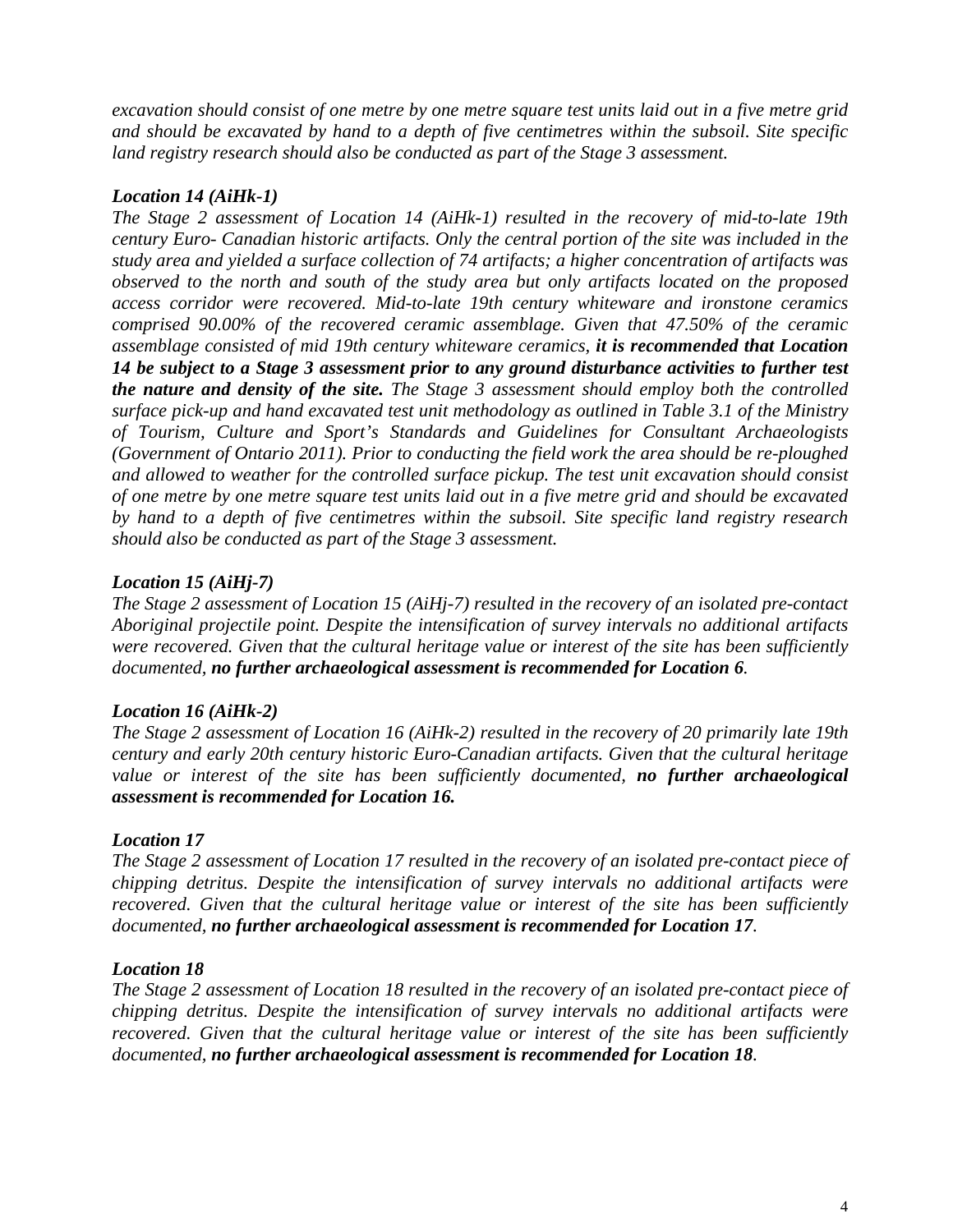### *Location 19*

*The Stage 2 assessment of Location 19 resulted in the recovery of an isolated pre-contact piece of chipping detritus. Despite the intensification of survey intervals no additional artifacts were recovered. Given that the cultural heritage value or interest of the site has been sufficiently documented, no further archaeological assessment is recommended for Location 19.*

### *Location 20 (AiHj-8)*

*The Stage 2 assessment of Location 20 (AiHj-8) resulted in the recovery of 39 primarily late 19th century and early 20th century historic Euro-Canadian artifacts. Given that the cultural heritage value or interest of the site has been sufficiently documented, no further archaeological assessment is recommended for Location 20.*

### *Location 21*

*The Stage 2 assessment of Location 21 resulted in the recovery of an isolated pre-contact Aboriginal biface. Despite the intensification of survey intervals no additional artifacts were recovered. Given that the cultural heritage value or interest of the site has been sufficiently documented, no further archaeological assessment is recommended for Location 21.*

## *Location 22*

*The Stage 2 assessment of Location 22 resulted in the recovery of an isolated pre-contact piece of chipping detritus. Despite the intensification of survey intervals no additional artifacts were recovered. Given that the cultural heritage value or interest of the site has been sufficiently documented, no further archaeological assessment is recommended for Location 22.*

### *Location 23*

*The Stage 2 assessment of Location 23 resulted in the recovery of an isolated pre-contact Aboriginal biface. Despite the intensification of survey intervals no additional artifacts were recovered. Given that the cultural heritage value or interest of the site has been sufficiently documented, no further archaeological assessment is recommended for Location 23.*

### *Location 24 (AiHj-9)*

*The Stage 2 assessment of Location 24 (AiHj-9) resulted in the recovery of 63 mid-to-late 19th century Euro- Canadian historic artifacts. Only the eastern portion of the site was included in the study area and yielded a surface collection of 63 artifacts; a higher concentration of artifacts was observed to the west of the study area but only artifacts located on the proposed access corridor were recovered. Given that mid-to-late 19th century whiteware and ironstone ceramics comprised 74.42% of the recovered ceramic assemblage, it is recommended that Location 14 be subject to a Stage 3 assessment prior to any ground disturbance activities to further test the nature and density of the site. The Stage 3 assessment should employ both the controlled surface pick-up and hand excavated test unit methodology as outlined in Table 3.1 of the Ministry of Tourism, Culture and Sport's Standards and Guidelines for Consultant Archaeologists (Government of Ontario 2011). Prior to conducting the field work the area should be re-ploughed and allowed to weather for the controlled surface pick-up. The test unit excavation should consist of one metre by one metre square test unit laid out in a five metre grid and should be excavated by hand to a depth of five centimetres within the subsoil. Site specific land registry research should also be conducted as part of the Stage 3 assessment.*